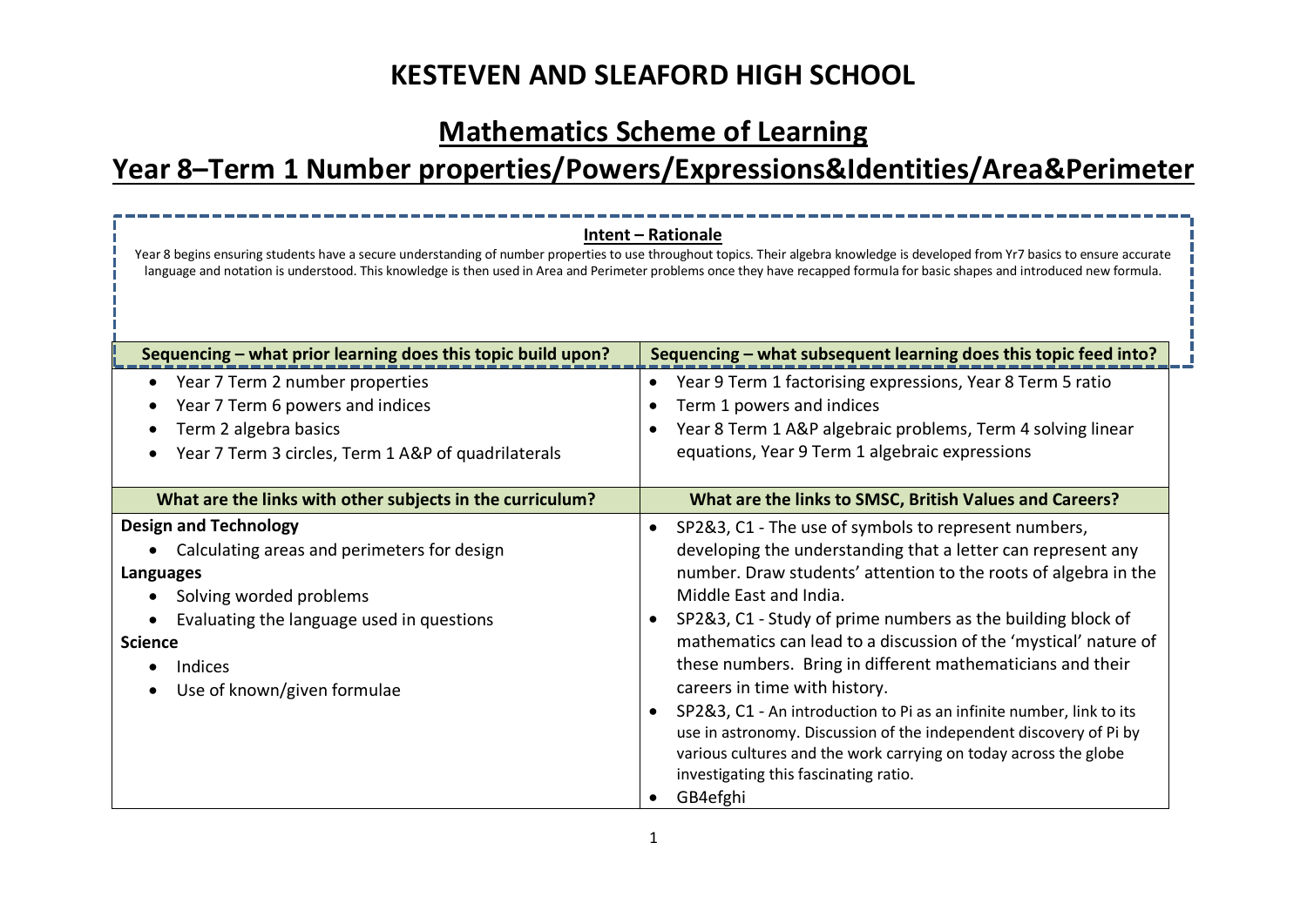| What are the opportunities for developing literacy skills and<br>developing learner confidence and enjoyment in reading?                     | What are the opportunities for developing mathematical skills?                                                                                                                                                                                                               |
|----------------------------------------------------------------------------------------------------------------------------------------------|------------------------------------------------------------------------------------------------------------------------------------------------------------------------------------------------------------------------------------------------------------------------------|
| Blockhead: The life of Fibonacci<br>The Math Book by Clifford Pickover<br>Alex's Adventure in Numberland By Alex Bellows<br>Infinity and me. | Typically, students forget to half their initial answer when<br>finding the area of a triangle, forget to use the perpendicular<br>heights of a parallelogram/triangle and confuse values of "a<br>and b" for parallelograms<br>Confusion with a $x a = a^2$ with $a+a = 2a$ |

# **Mathematics Scheme of Learning**

### **Year 8 – Term 1**

#### **Intent – Concepts**

**What knowledge will students gain and what skills will they develop as a consequence of this topic?**

#### **Know**

Know first 15 square numbers and roots. Know the first 5 cube numbers and roots. Definition of a prime number. Find the LCM and HCF using lists and prime factorisation, and find HCF and LCM through either pairs or Venn diagram method.

Express number in index notation. Multiply and divide in index notation.

Simplify expressions using index laws and collecting like terms. Expand single brackets with numerical coefficients or letter. Able to differentiate between an identify, expression, equation or formula. Substitute in to an expression and formula-positive and negative values?

Recap calculating the area of rectangles from Y7. Recap calculating the area of triangles from KS2. Use the formula for the area of a parallelogram and trapezium. Calculate the area of compound shapes (including rectangles, parallelograms, trapeziums and triangles).

#### **Apply**

Worded problems using LCM and HCF e.g. how many burgers can be made from x buns and y burgers? Form expressions and equations in simplest form Substitute in to formula or expressions with context-positive and negative values? Decimals and fractions?

Algebraic representations of perimeter and area (one variable only)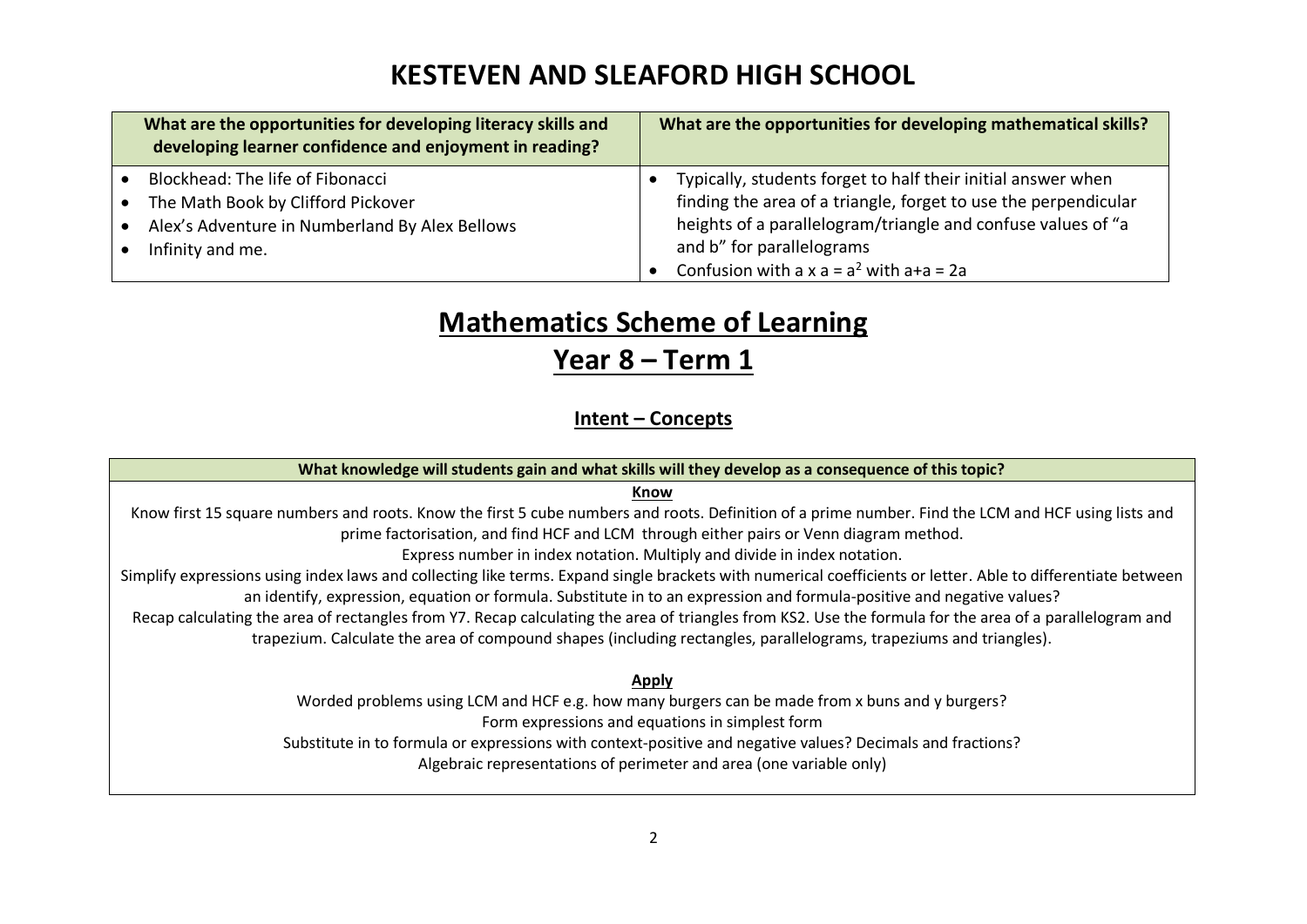| <b>Extend</b><br>Worded LCM HCF problems<br>Coefficients and multiple variables used in multiply and divide problems<br>Expanding brackets with letter and number coefficients<br>Finding side lengths when given the area                                                                                                                                             |                                                                                                                                                                                   |  |  |
|------------------------------------------------------------------------------------------------------------------------------------------------------------------------------------------------------------------------------------------------------------------------------------------------------------------------------------------------------------------------|-----------------------------------------------------------------------------------------------------------------------------------------------------------------------------------|--|--|
| What subject specific language will be used and developed in this<br>topic?                                                                                                                                                                                                                                                                                            | What opportunities are available for assessing the progress of<br>students?                                                                                                       |  |  |
| Multiply, divide, integer, prime, index, indices, powers, cube,<br>square, root, LCM, HCF, factorise/factorisation, Venn,<br>simplify, expression, identity, equation, 'like terms',<br>coefficient, substitute, formula, simplest/simplify, variable,<br>expand, compound, rectangle, triangle, parallelogram,<br>trapezium, parallel, quadrilateral, area, perimeter | • Quick Fire quizzes on squares/roots/cubes/cube roots<br>• Use of mini whiteboards for forming algebraic expressions<br>Mid-term target questions<br>End of half term assessment |  |  |

| <b>Number Properties</b>                                            |  |  |
|---------------------------------------------------------------------|--|--|
| Know Prime numbers, square numbers,<br>square roots and cube roots  |  |  |
| Find factors and multiples                                          |  |  |
| Solve worded problems finding LCM or HCF                            |  |  |
| Be able to do Prime factor decomposition<br>and use to find HCF LCM |  |  |